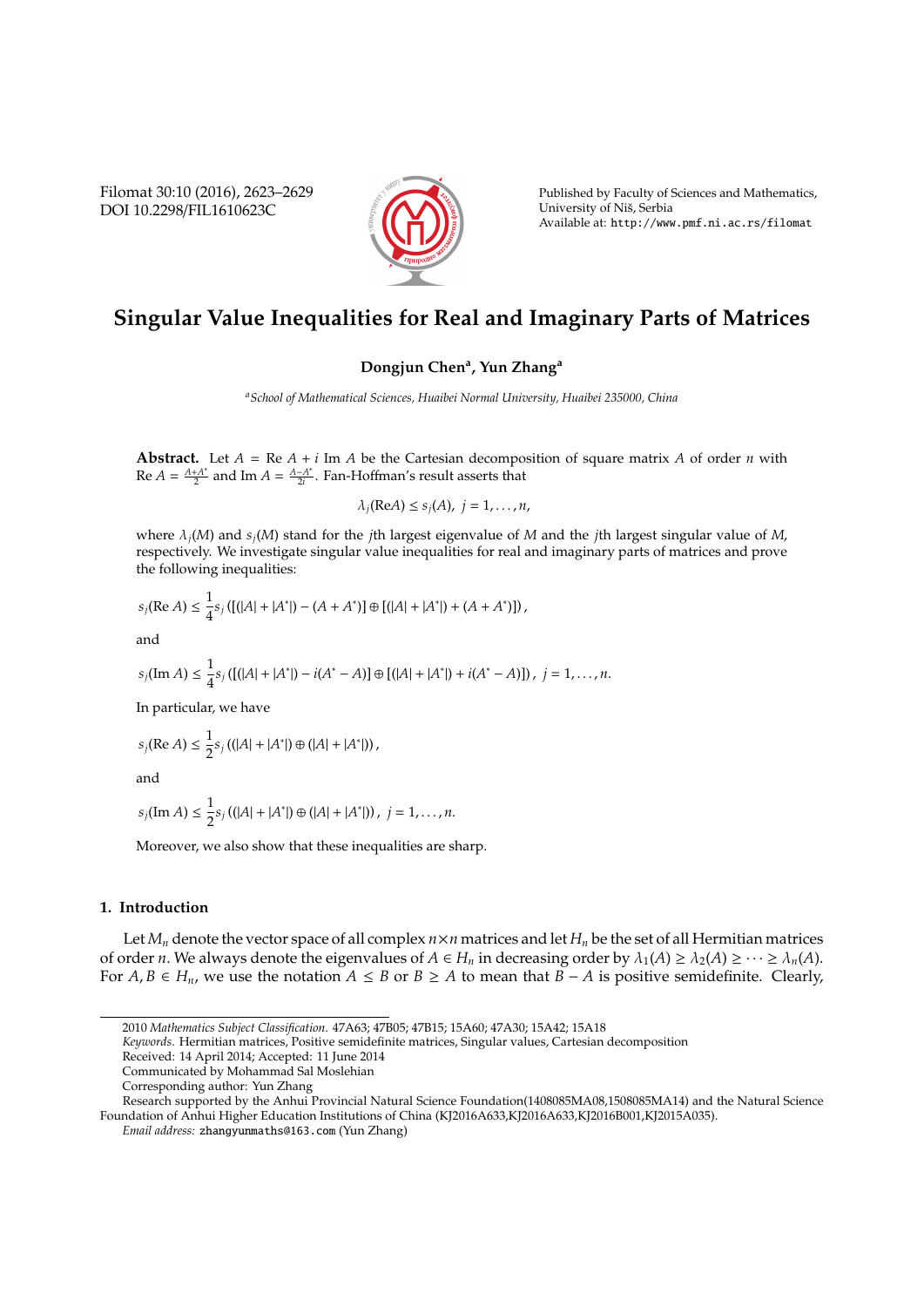"  $\leq$  " and "  $\geq$  " define two partial orders on  $H_n$ , each of which is called *Löwner partial order*. In particular,  $B \ge 0$  (res.  $B > 0$ ) means that *B* is positive semidefinite (res. *B* is positive definite). For  $T \in M_n$ , the *singular values* of *T*, denoted by  $s_1(T)$ ,  $s_2(T)$ , . . . ,  $s_n(T)$  are the eigenvalues of the positive semidefinite matrix  $|T| = (T^*T)^{\frac{1}{2}}$ , enumerated as  $s_1(T) \geq s_2(T) \geq \cdots \geq s_n(T)$  and repeated according to multiplicity. It follows that the singular values of a normal matrix are just the moduli of its eigenvalues. In particular, if  $T \in M_n$  is positive semidefinite, then singular values and eigenvalues of *T* are the same. For more information on this related topic, we refer to [1, 6, 7]. Let  $A \in M_n$ . Then  $A = \text{Re } A + i \text{ Im } A$ , where  $\text{Re } A = \frac{A+A^*}{2}$  $\frac{A^{+}A^{*}}{2}$  and Im *A* =  $\frac{A-A^{*}}{2i}$  $\frac{-A}{2i}$ . This is called the *Cartesian decomposition* of *A*. It is clear that both Re *A* and Im *A* are Hermitian. Here we

denote the block matrix  $\begin{pmatrix} A & 0 \\ 0 & B \end{pmatrix}$ 0 *B*  $\bigg\}$  by  $A \oplus B$ .

Fan and Hoffman [2] asserts that for  $A \in M_n$ ,

$$
\lambda_j(\text{Re }A) \le s_j(A) \tag{1}
$$

for  $j = 1, \ldots, n$ . In the book [4] of page 327, it is said that (1) implies that

$$
|\lambda_j(\operatorname{Re} A)| \le s_j(A) \tag{2}
$$

for  $j = 1, \ldots, n$ . Since the singular values of a Hermitian matrix are just the moduli of its eigenvalues., it seems that (2) is presented singular value inequalities between the real part Re *A* and *A*.

But, there exists a gap in (2). We shall point out that through an example. Consider the square matrix *A* =  $\int i = 0$  $0 -2$ ! . Then Re *A* =  $\begin{pmatrix} 0 & 0 \\ 0 & 0 \end{pmatrix}$  $0 -2$ ! . It is obvious that

$$
\lambda_1(\text{Re }A) = 0
$$
,  $\lambda_2(\text{Re }A) = -2$  and  $s_1(A) = 2$ ,  $s_2(A) = 1$ .

However,  $|\lambda_2(\text{Re }A)| = 2 > 1 = s_2(A)$ . This contradicts (2). More details on the monograph [4] review, we refer to the helpful paper by Zhang [8].

In this paper, our main consideration is singular value inequalities involving real and imaginary parts of matrices and themselves. We prove the following inequalities, i.e.,

$$
s_j(\text{Re } A) \le \frac{1}{4} s_j \left( \left[ (|A| + |A^*|) - (A + A^*) \right] \oplus \left[ (|A| + |A^*|) + (A + A^*) \right] \right)
$$

and

$$
s_j(\text{Im}\,A) \leq \frac{1}{4} s_j \left( \left[ (|A| + |A^*|) - i(A^* - A) \right] \oplus \left[ (|A| + |A^*|) + i(A^* - A) \right] \right),
$$

for all  $j = 1, \ldots, n$ . In particular, the following inequalities hold:

$$
s_j(\text{Re } A) \le \frac{1}{2} s_j \left( (|A| + |A^*|) \oplus (|A| + |A^*|) \right)
$$

and

$$
s_j(\text{Im}\,A) \leq \frac{1}{2} s_j \left( (|A| + |A^*|) \oplus (|A| + |A^*|) \right),
$$

for all *j* = 1, . . . , *n*. Furthermore, we show that these inequalities are sharp. Some applications of these results and other related inequalities will be also obtained. Finally, we give new revision form of (2) between the absolute values of the eigenvalues of Re *A* and the singular values of *A*.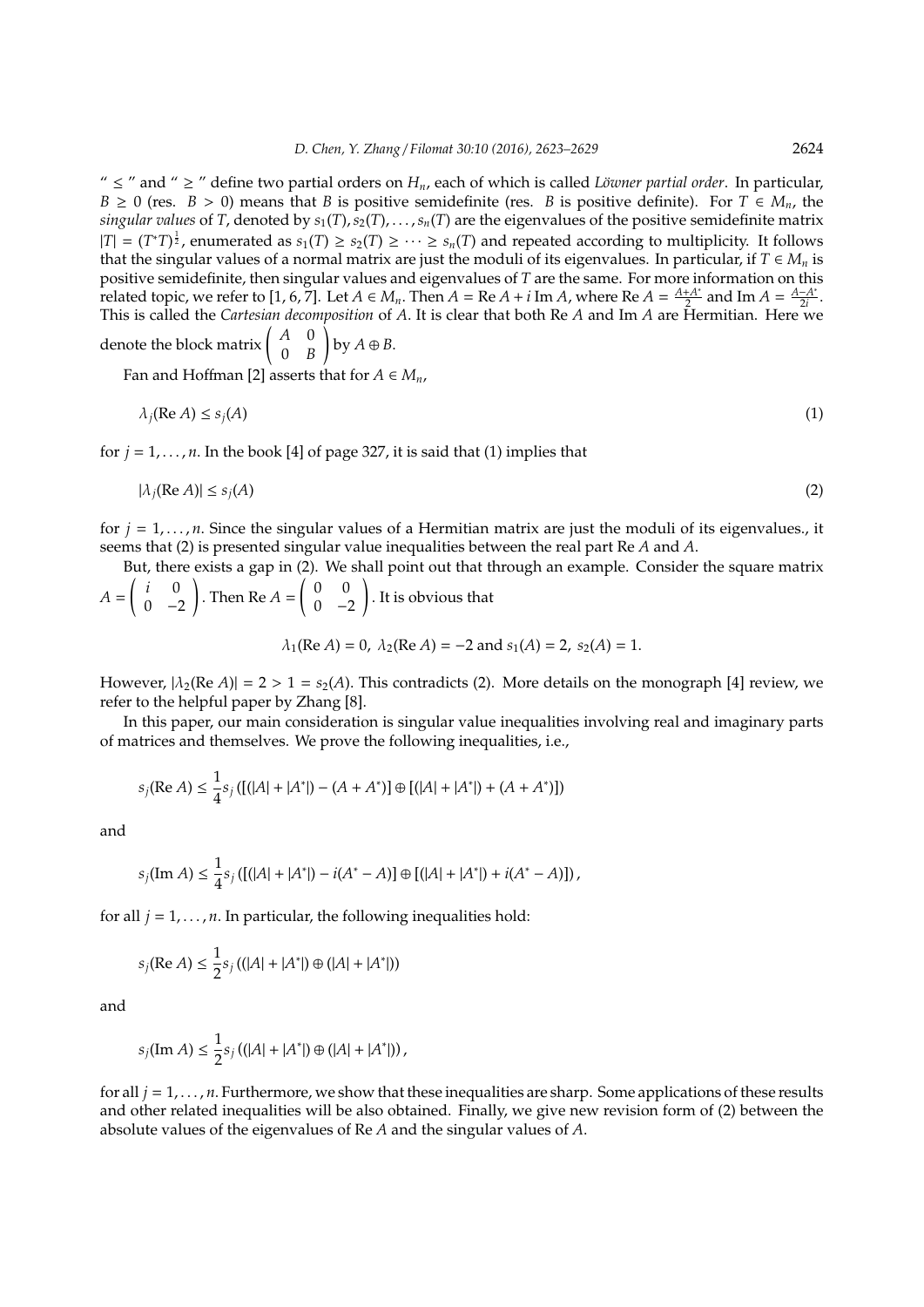## **2. Main Results**

We start with some lemmas. **Lemma 1** *If*  $A_1$ ,  $A_2$ ,  $B_1$ ,  $B_2$  ∈  $M_n$  *such that* 

 $s_i(A_1) \leq s_i(B_1)$ ,  $s_i(A_2) \leq s_i(B_2)$ , for all  $j = 1, ..., n$ ,

*then*

 $s_i(A_1 ⊕ A_2) ≤ s_i(B_1 ⊕ B_2)$ , for all  $j = 1, ..., 2n$ .

*Moreover,*

 $s_j(S) \leq s_j(T)$ , for all  $j = 1, ..., n$ ,

*if and only if*

*s*<sup>*j*</sup>(*S* ⊕ *S*) ≤ *s*<sup>*j*</sup>(*T* ⊕ *T*), for all *j* = 1, . . . , 2*n*.

*Proof.* Note that singular values are unitarily invariant: For any  $A \in M_n$  and unitary  $U, V \in M_n$ ,  $s(UAV) =$ *s*(*A*). In particular, for positive semidefinite matrices, singular values and eigenvalues are the same. Let

$$
A = diag(s_1(A_1), s_2(A_1), \cdots, s_n(A_1), s_1(A_2), s_2(A_2), \cdots, s_n(A_2))
$$

and

$$
B = diag(s_1(B_1), s_2(B_1), \cdots, s_n(B_1), s_1(B_2), s_2(B_2), \cdots, s_n(B_2)).
$$

Hence

$$
s(A_1 \oplus A_2) = s(A) = \lambda(A), s(B_1 \oplus B_2) = s(B) = \lambda(B).
$$

Since  $s_j(A_1) \leq s_j(B_1)$  and  $s_j(A_2) \leq s_j(B_2)$ ,  $1 \leq j \leq n$ , it follows that  $0 \leq A \leq B$ . By Weyl's Monotonicity Theorem,

$$
\lambda_j(A) \le \lambda_j(B), \ 1 \le j \le 2n,
$$

i.e.,

$$
s_j(A_1 \oplus A_2) = \lambda_j(A) \le \lambda_j(B) = s_j(B_1 \oplus B_2), \ \ 1 \le j \le 2n.
$$

The left part of the lemma is trivial. This completes the proof.  $\square$ 

The following useful result can be founded in [1, 6, 7].

**Lemma 2** *The partitioned block matrix*  $\begin{pmatrix} A & B \\ B^* & C \end{pmatrix}$ *B* <sup>∗</sup> *C* ! *is positive semidefinite if and only if both A and C are positive*

semidefinite and there exists a contraction W such that  $B=A^{\frac{1}{2}}W C^{\frac{1}{2}}.$ 

The following useful singular inequality was given by Zhan [5]. **Lemma 3** *Let*  $A$ ,  $B \in H_n$ . *If*  $A \ge 0$  *and*  $B \ge 0$ , *then* 

$$
s_j(A - B) \le s_j(A \oplus B),\tag{3}
$$

*for*  $j = 1, 2, ..., n$ .

The following inequalities are due to Hirzallah and Kittaneh[3]. **Lemma 4** *Let*  $X, Y \in M_n$ *. Then* 

$$
s_j\left(\frac{X+Y}{2}\right) \le s_j(X \oplus Y), \ j = 1, 2, \dots, n. \tag{4}
$$

*As a consequence,*

$$
s_j(\text{Re } X) \le s_j(X \oplus X), \quad j = 1, 2, \dots, n. \tag{5}
$$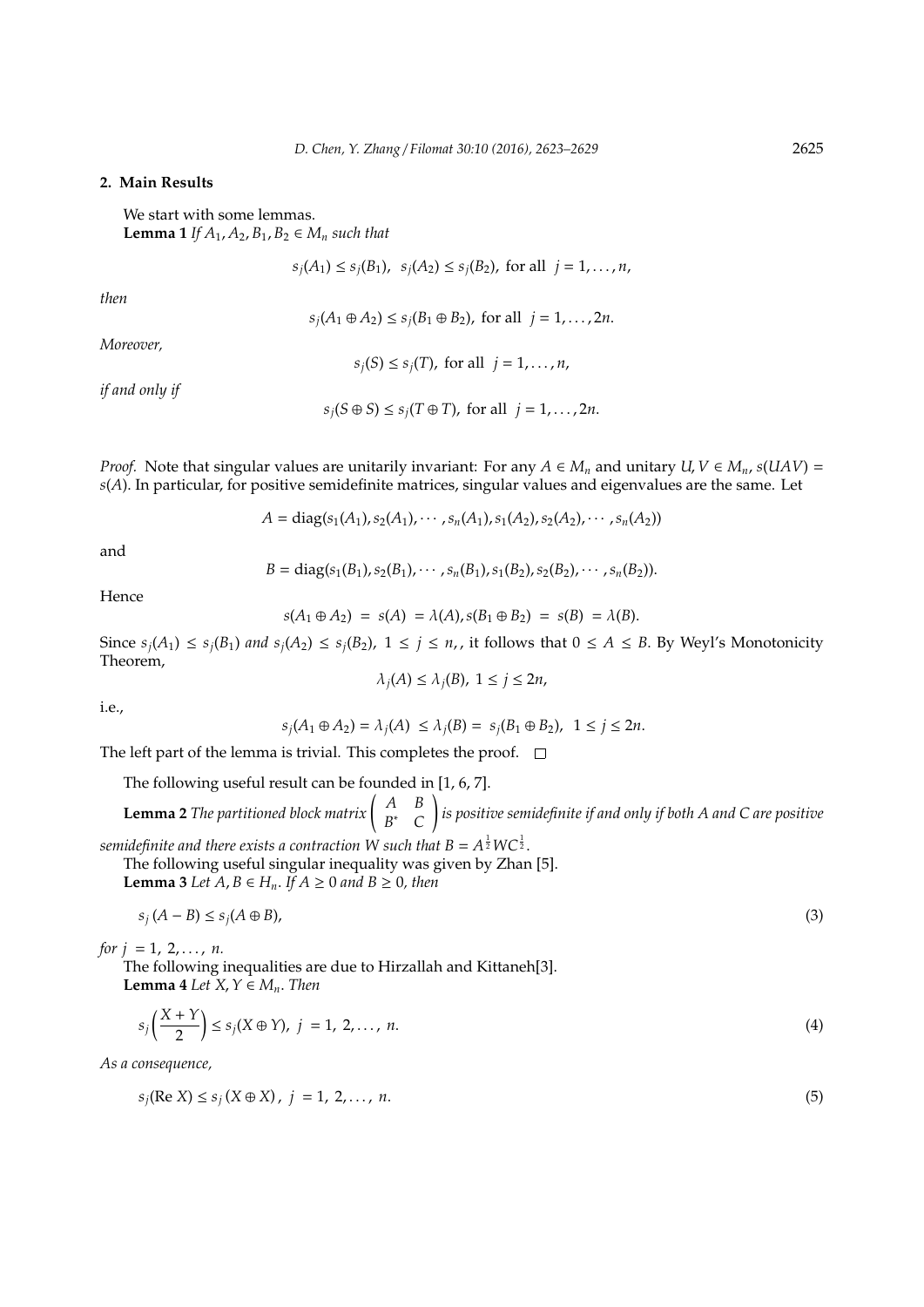Next, we shall prove our main results about singular value inequalities involving real and imaginary parts of matrices and themselves.

**Theorem 5** *Let*  $A \in M_n$ *. Then* 

$$
s_j(\text{Re }A) \le \frac{1}{4}s_j\left(\left[\left(|A| + |A^*|\right) - \left(A + A^*\right)\right] \oplus \left[\left(|A| + |A^*|\right) + \left(A + A^*\right)\right]\right) \tag{6}
$$

*and*

$$
s_j(\operatorname{Im} A) \le \frac{1}{4} s_j \left( \left[ (|A| + |A^*|) - i(A^* - A) \right] \oplus \left[ (|A| + |A^*|) + i(A^* - A) \right] \right),\tag{7}
$$

*for all*  $j = 1, ..., n$ .

*Proof.* Note that  $A = |A^*|^{\frac{1}{2}}U|A|^{\frac{1}{2}}$  with unitary *U*. By Lemma 2, we have

$$
\left(\begin{array}{cc} |A| & A^* \\ A & |A^*| \end{array}\right) \ge 0, \quad \left(\begin{array}{cc} |A^*| & A \\ A^* & |A| \end{array}\right) \ge 0.
$$

Then

$$
\left(\begin{array}{cc} |A|+|A^*| & A+A^* \\ A+A^* & |A|+|A^*| \end{array}\right) \ge 0.
$$

Using Lemma 2 again, there exists a contraction  $W \in M_n$  such that

$$
A + A^* = (|A| + |A^*|)^{\frac{1}{2}} W (|A| + |A^*|)^{\frac{1}{2}}.
$$

Next, we shall show that we can choose *W* such that *W* is Hermitian. We divide into two cases.

First, consider the case that *A* is invertible. Then both |*A*| and |*A*<sup>\*</sup>| are invertible, i.e., |*A*| > 0, |*A*<sup>\*</sup>| > 0. Thus  $W = (|A| + |A^*|)^{-\frac{1}{2}} (A + A^*) (|A| + |A^*|)^{-\frac{1}{2}}$  is Hermitian.

In general, we have

$$
\left(\begin{array}{cc} |A|+|A^*|+m^{-1}I & A+A^* \\ A+A^* & |A|+|A^*|+m^{-1}I \end{array}\right)>0,
$$

for any positive integer *m*. By proved case above, for each *m* there is a Hermitian contraction  $W_m \in M_n$  such that

$$
A + A^* = (|A| + |A^*| + m^{-1}I)^{\frac{1}{2}} W_m (|A| + |A^*| + m^{-1}I)^{\frac{1}{2}}.
$$
\n(8)

Since  $M_n$  is a finite-dimensional space, the unit ball  ${X \in M_n : ||X||_{\infty} \le 1}$  of the spectral norm is compact. By Bolzano-Weierstrass theorem,  ${W_m}_{m}^{\infty}$ *m*=1 has a convergent subsequence {*Wm<sup>k</sup>* } ∞  $\sum_{k=1}^{\infty}$ , i.e.,  $\lim_{k\to\infty}W_{m_k} = W$ . Since  $W_{m_k}$  are Hermitian, it follows that

$$
W = \lim_{k \to \infty} W_{m_k} = \lim_{k \to \infty} (W_{m_k}^*)^* = \left(\lim_{k \to \infty} W_{m_k}^*\right)^* = W^*.
$$

In (8), letting  $k \to \infty$  yields

$$
A + A^* = (|A| + |A^*|)^{\frac{1}{2}} W (|A| + |A^*|)^{\frac{1}{2}},
$$

where *W* is a Hermitian contraction.

Since *W* is Hermitian contraction, it follows that  $\pm W \leq I$ . Then we have

$$
\pm(A + A^*) = (|A| + |A^*|)^{\frac{1}{2}} (\pm W) (|A| + |A^*|)^{\frac{1}{2}} \le |A| + |A^*|.
$$

Note that

$$
(|A| + |A^*|) + (A + A^*) \ge 0, \ (|A| + |A^*|) - (A + A^*) \ge 0
$$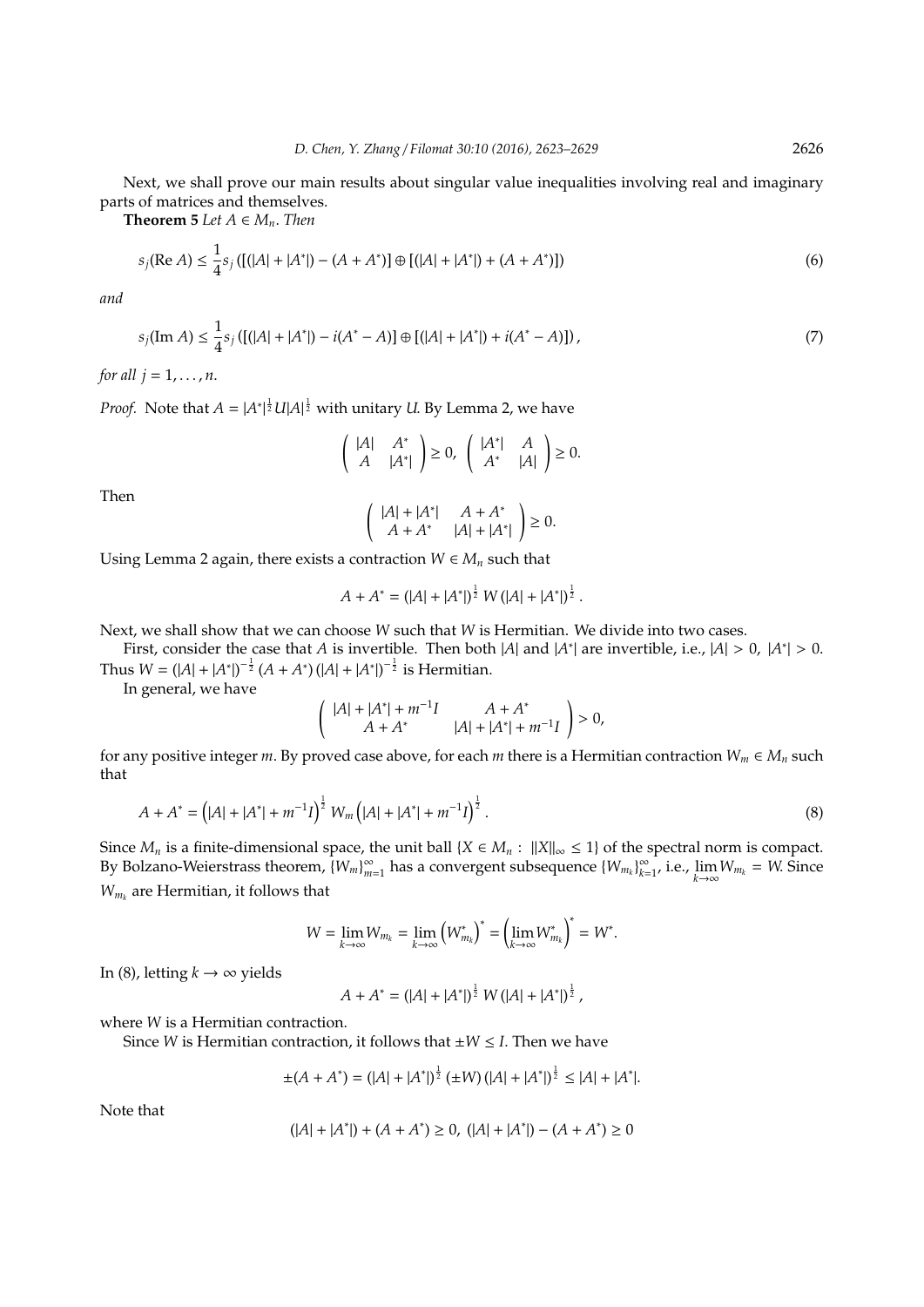and

Re 
$$
A = \frac{1}{4} \{ [(|A| + |A^*|) + (A + A^*)] - [(|A| + |A^*|) - (A + A^*)] \}.
$$

By Lemma 3, for each  $j = 1, \ldots, n$ , we have

$$
s_j(\text{Re }A) \leq \frac{1}{4} s_j \left( \left[ (|A| + |A^*|) - (A + A^*) \right] \oplus \left[ (|A| + |A^*|) + (A + A^*) \right] \right).
$$

Note that Im *A* = Re (−*iA*). Replacing *A* by −*iA*, we obtain (7). This completes the proof.  $\Box$ 

**Remark 1** In the proof of Theorem 5, we know that

$$
\pm(A + A^*) \le |A| + |A^*|, \ \pm i(A^* - A) \le |A| + |A^*|.
$$

Using Theorem 5 and the above remark, we can obtain the following inequality. **Theorem 6** *Let*  $A \in M_n$ *. Then* 

$$
s_j(\text{Re } A) \le \frac{1}{2} s_j \left( (|A| + |A^*|) \oplus (|A| + |A^*|) \right) \tag{9}
$$

*and*

$$
s_j(\text{Im } A) \le \frac{1}{2} s_j \left( (|A| + |A^*|) \oplus (|A| + |A^*|) \right),\tag{10}
$$

*for all*  $j = 1, ..., n$ *...* 

*Proof.* Note that

$$
|A| + |A^*| + (A + A^*) \ge 0, |A| + |A^*| - (A + A^*) \ge 0
$$

and

$$
(|A|+|A^*|)-i(A^*-A)\geq 0, \ (|A|+|A^*|)+i(A^*-A)\geq 0.
$$

We have

and

$$
0 \le |A| + |A^*| \pm i(A^* - A) \le 2(|A| + |A^*|).
$$

 $0 \le |A| + |A^*| \pm (A + A^*) \le 2(|A| + |A^*|)$ 

Using the fact that for positive semidefinite matrices, singular values and eigenvalues are the same and Weyl's Monotonicity Principle, we have

$$
s_j(|A| + |A^*| \pm (A + A^*)) \le 2s_j(|A| + |A^*|)
$$

and

$$
s_j(|A| + |A^*| \pm i(A^* - A)) \le 2s_j(|A| + |A^*|)
$$

for all  $j = 1, ..., n$ . By Lemma 1 and Theorem 5, (9) and (10) hold. This completes the proof.  $\Box$ 

**Remark 2** It should be mentioned here that the inequality

$$
s_j(\text{Re } A) \leq \frac{1}{2} s_j (|A| + |A^*|)),
$$

is false for  $j = 1, \ldots, n$ . To see this, consider the matrix  $A =$  $\left(\begin{array}{cc} i & i \\ 0 & 0 \end{array}\right)$ . Then

$$
s_2(\text{Re}A) = \frac{1}{2} > \frac{\sqrt{2} - 1}{2} = \frac{1}{2} s_2(|A| + |A^*|).
$$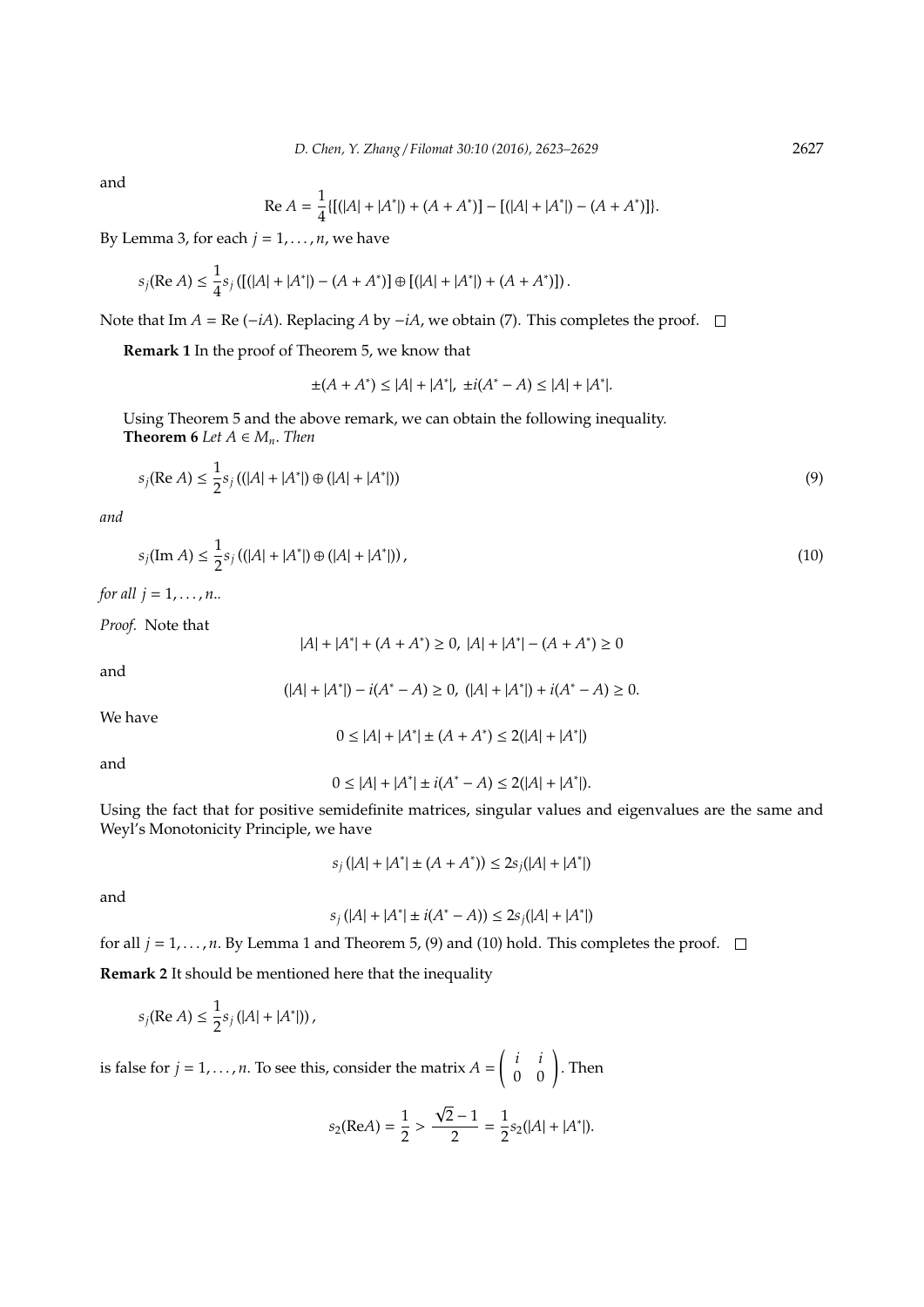Next, we shall show that  $(6)$ ,  $(7)$ ,  $(9)$  and  $(10)$  are sharp.

**Example** Consider the square matrix *A* =  $\left(\begin{array}{cc} 0 & 1\ 0 & 0 \end{array}\right)$ . Let

$$
H_1 = |A| + |A^*| - (A + A^*), H_2 = |A| + |A^*| + (A + A^*) \text{ and } H_3 = |A| + |A^*|.
$$

Then

Re 
$$
A = \begin{pmatrix} 0 & \frac{1}{2} \\ \frac{1}{2} & 0 \end{pmatrix}
$$
, Im  $A = \begin{pmatrix} 0 & \frac{1}{2i} \\ -\frac{1}{2i} & 0 \end{pmatrix}$ 

and

$$
H_1=\left(\begin{array}{cc}1 & -1\\-1 & 1\end{array}\right), H_2=\left(\begin{array}{cc}1 & 1\\1 & 1\end{array}\right), H_3=\left(\begin{array}{cc}1 & 0\\0 & 1\end{array}\right).
$$

Note that

$$
s_1(\text{Re} A) = \frac{1}{4} s_1(H_1 \oplus H_2) = \frac{1}{2} s_1(H_3 \oplus H_3) = \frac{1}{2}
$$

and

$$
s_2(\text{Re}A) = \frac{1}{4} s_2(H_1 \oplus H_2) = \frac{1}{2} s_2(H_3 \oplus H_3) = \frac{1}{2}.
$$

Similarly, let  $H_4 = |A| + |A^*| - i(A^* - A)$ ,  $H_5 = |A| + |A^*| + i(A^* - A)$ , we also have

$$
s_1(\text{Im}A) = \frac{1}{4}s_1(H_4 \oplus H_5) = \frac{1}{2}s_1(H_3 \oplus H_3) = \frac{1}{2}
$$

and

$$
s_2(\text{Im}A) = \frac{1}{4} s_2(H_4 \oplus H_5) = \frac{1}{2} s_2(H_3 \oplus H_3) = \frac{1}{2}.
$$

This example shows that the inequalities (6), (7), (9) and (10) are sharp.

On the other hand, using this example we could see that (6) and (9) seem sharper than (5) in Lemma 4, since

$$
s_1(A \oplus A) = s_2(A \oplus A) = 1.
$$

In [3, Corollary 2.4], Hirzallah and Kittaneh show that let  $X, Y \in M_n$ . Then

$$
s_j(XY^* + YX^*) \leq s_j((|X|^2 + |Y|^2) \oplus (|X|^2 + |Y|^2)), \ j = 1, ..., n.
$$

Replacing *A* in (9) of Corollary 6 by *XY*<sup>∗</sup> , we have following related inequality.

**Corollary** 7 *Let*  $X, Y \in M_n$ *. Then* 

$$
s_j(XY^* + YX^*) \le s_j((|XY^*| + |YX^*|) \oplus (|XY^*| + |YX^*|)), \ j = 1, ..., n.
$$
\n(11)

An immediate consequence of Theorem 6 gives the following inequality related to normal matrices. **Corollary 8** *Let*  $T \in M_n$  *be normal matrix. Then* 

$$
s_j(\text{Re } T) \leq s_j(T \oplus T), s_j(\text{Im } T) \leq s_j(T \oplus T), j = 1, ..., n.
$$

In the end, we shall give a new revision of (2). **Theorem 9** *Let*  $A \in M_n$  *and let j be positive integer with*  $1 \le j \le n$ *. If*  $j \ge \frac{n+1}{2}$ *, then* 

$$
|\lambda_j(\operatorname{Re} A)| \leq s_j(A),\tag{12}
$$

$$
|\lambda_j(\operatorname{Im} A)| \leq s_j(A). \tag{13}
$$

*Otherwise, we have*

$$
|\lambda_j(\operatorname{Re} A)| \leq s_{n-j+1}(A),\tag{14}
$$

$$
|\lambda_j(\operatorname{Im} A)| \leq s_{n-j+1}(A). \tag{15}
$$